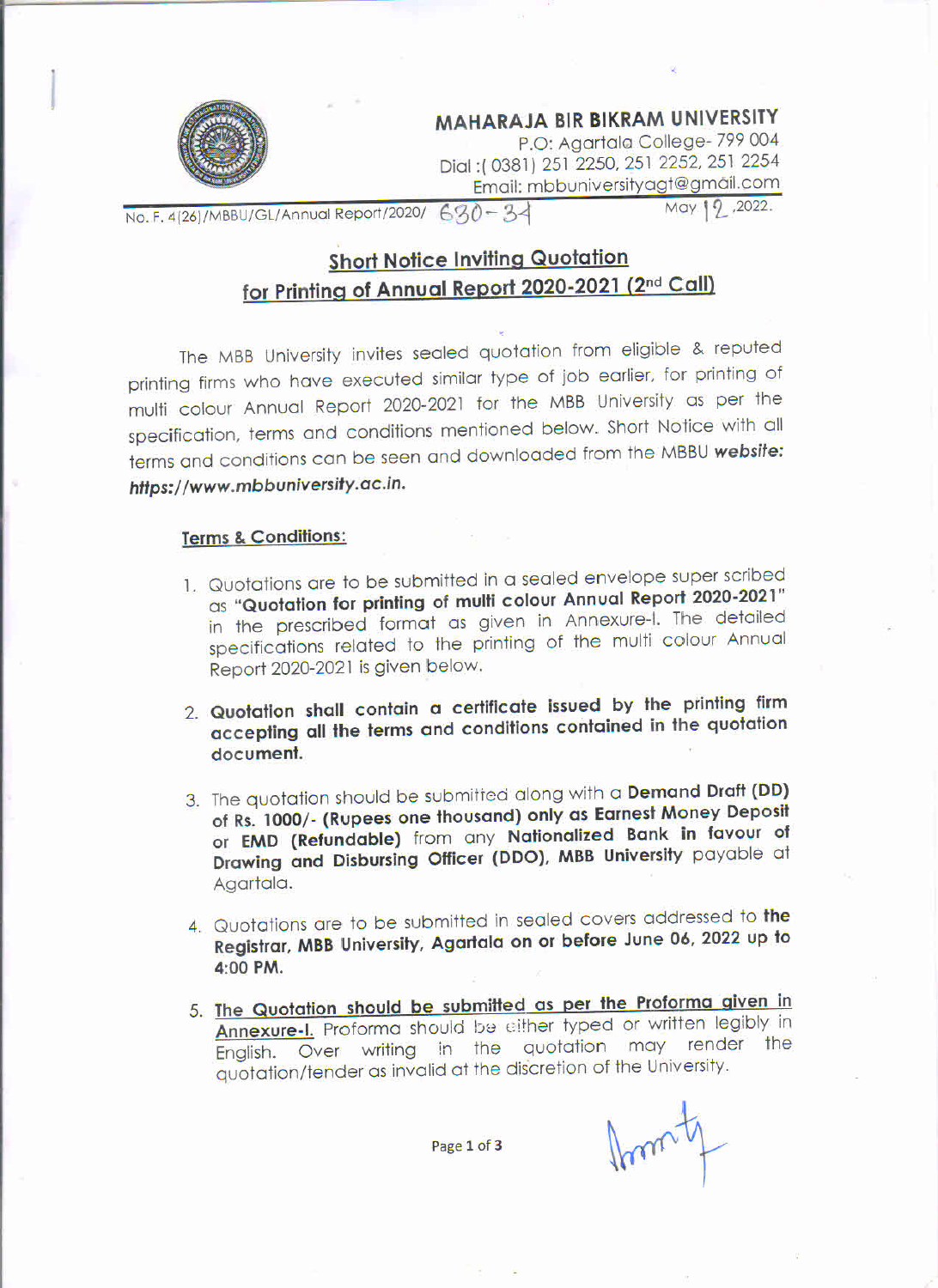- 6. Only experienced and reputed printing firms having experience of minimum 05 (five) years of printing Book/ Newsletter/ Annual report for reputed Government Departmenis/Organization/ University/Colleges should be entrusted with the work. Quotationer have to be submitted a declaration/certificate in this regard.
- 7. Income tax. etc. will be deducted at source (TDS) as required under |.T. Act at applicable rates.
- 8. The number of pages can be increased or decreased and payment will be made on actual basis
- 9. Design. Layout of the Annual Report 2020-2021 should be approved before printing/manufacturing.
- 10. No cost in respect of damage of printing of multi colour Annual Report 2020-2021 will be reimbursed.
- ll.The MBB University reserves the right to accept/reiect any or all the quotations in full or part at its discretion without assigning any reason thereof and decision of the MBB University in this regard shall be final.
- 12. Specifications for printing of multi colour Annual Report 2020-2021:
	- (i) Designing, Printing of Annual Report Book Size: A4, Paper: 130 GSM Art paper with lamination Fabrication: Perfect Binding, Print: Black/ White pages- 120 pages, Multicolour pages: 30 pages
	- (ii) Design charges of Annual Report in PDF Format

€ (Dr. Sumanta Chakra

Registrar

Copy to:

- 1) PA to the Vice-Chancellor, MBB University, Agartala.
- 2) The D.D.O.. MBB University. Agartala.
- 3) The Assistant Registrar. MBB University. Agartala.
- 4} Notice Board of MBB University.
- 

5) Guard file.  $\bigcap_{\alpha\in\mathbb{C}}\mathfrak{a}\oplus\mathfrak{a}\oplus\mathfrak{b}$  $O_{\times}$   $V$  $\text{Resistrar}$   $\begin{bmatrix} 0 \\ 1 \end{bmatrix}$ 

Page 2 of 3